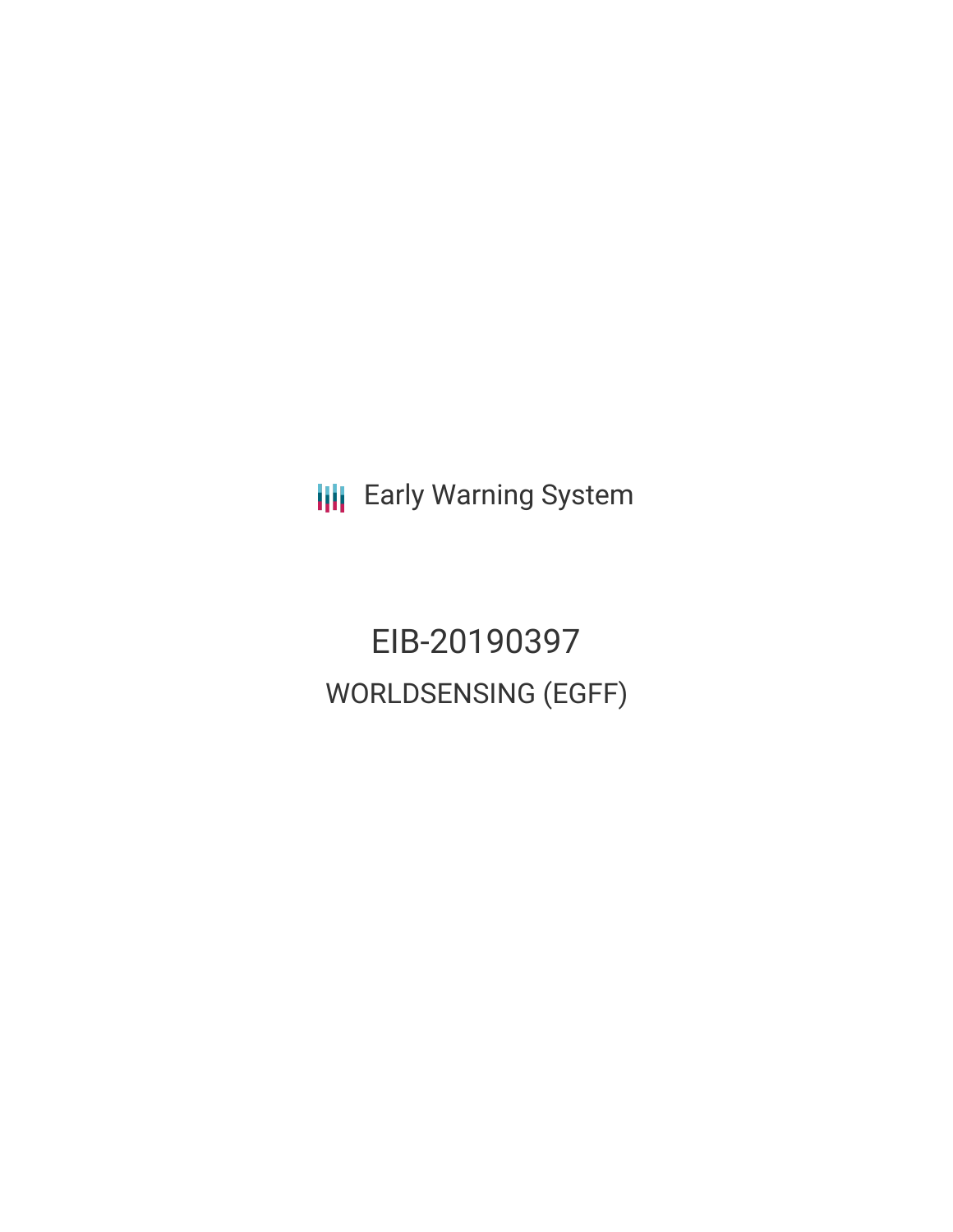## **Quick Facts**

| <b>Countries</b>               | Spain                                              |  |  |  |
|--------------------------------|----------------------------------------------------|--|--|--|
| <b>Financial Institutions</b>  | European Investment Bank (EIB)                     |  |  |  |
| <b>Status</b>                  | Approved                                           |  |  |  |
| <b>Bank Risk Rating</b>        | U                                                  |  |  |  |
| <b>Voting Date</b>             | 2020-05-06                                         |  |  |  |
| <b>Borrower</b>                | <b>WORLDSENSING SL</b>                             |  |  |  |
| <b>Sectors</b>                 | Communications, Industry and Trade, Infrastructure |  |  |  |
| <b>Investment Type(s)</b>      | Loan                                               |  |  |  |
| <b>Investment Amount (USD)</b> | $$11.19$ million                                   |  |  |  |
| <b>Loan Amount (USD)</b>       | $$11.19$ million                                   |  |  |  |
| <b>Project Cost (USD)</b>      | $$26.84$ million                                   |  |  |  |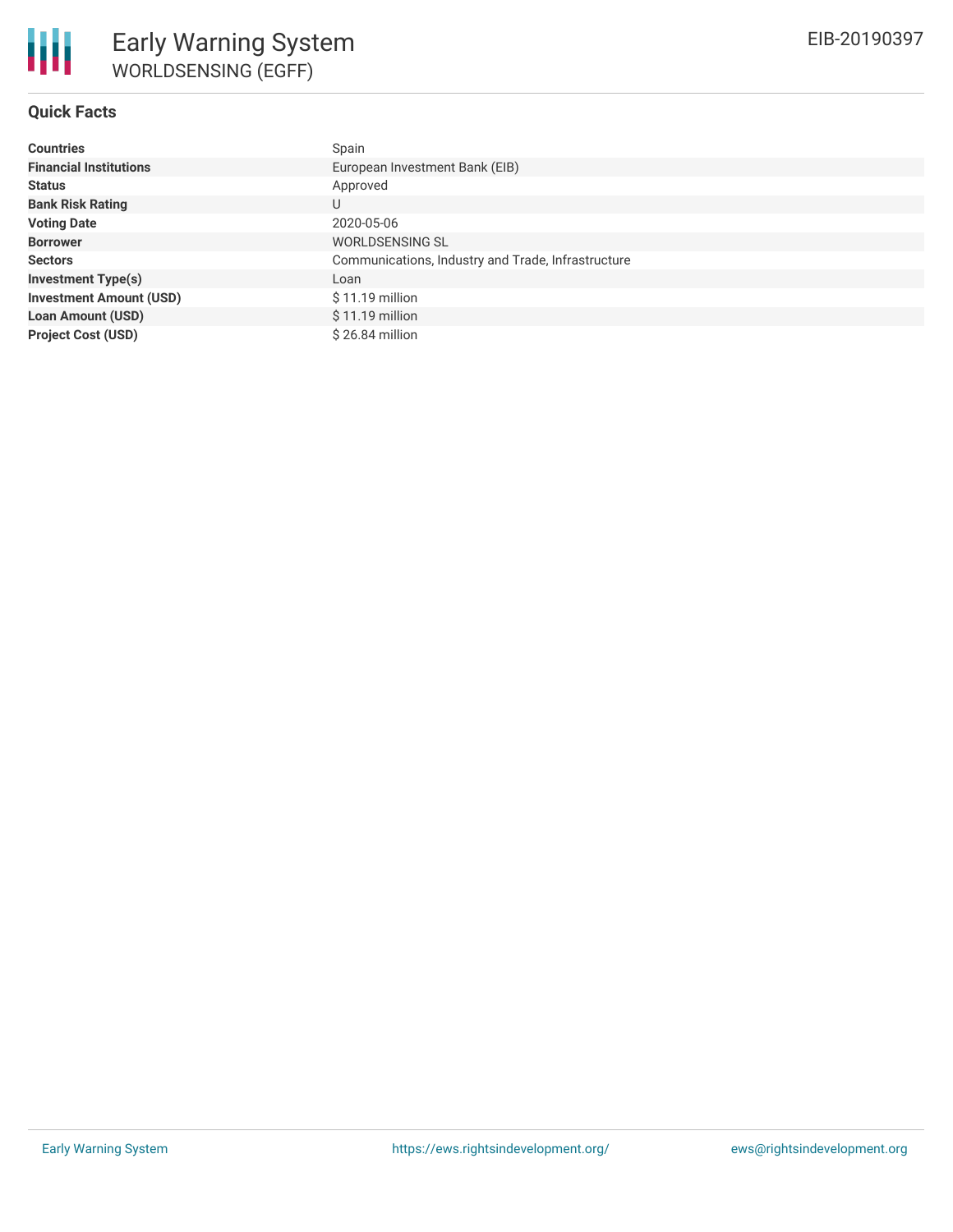

## **Project Description**

According to EIB website, the project will finance Worldsensing's main product, which is an IIoT (industrial internet of things) solution for online wireless data transmission, specifically from geotechnical monitoring sensors. This solution enables an efficient online and "real-time" monitoring of some critical geotechnical parameters on construction sites, infrastructure or tailing dams and ultimately leads to efficiency gains and increased safety.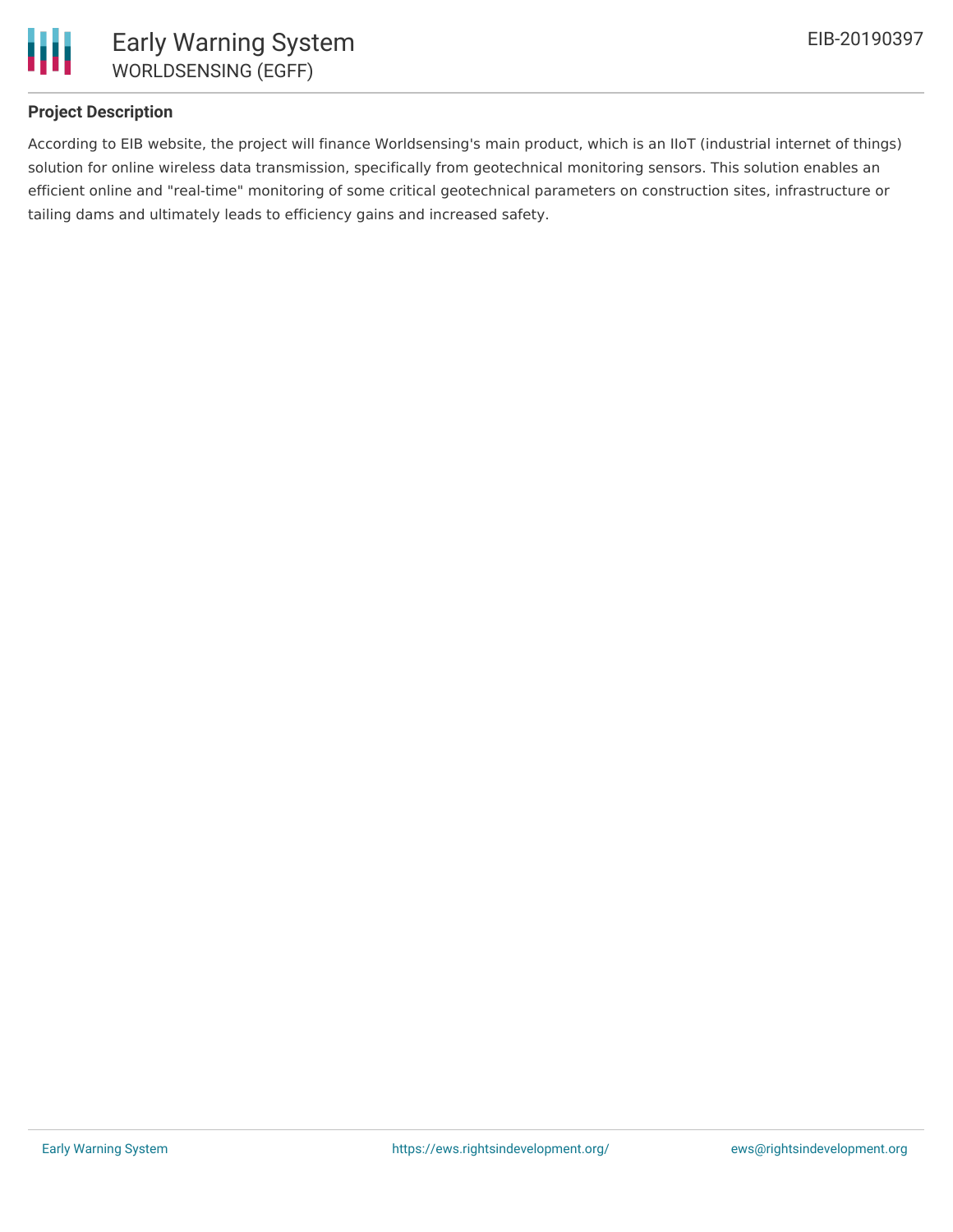#### **Investment Description**

冊

European Investment Bank (EIB)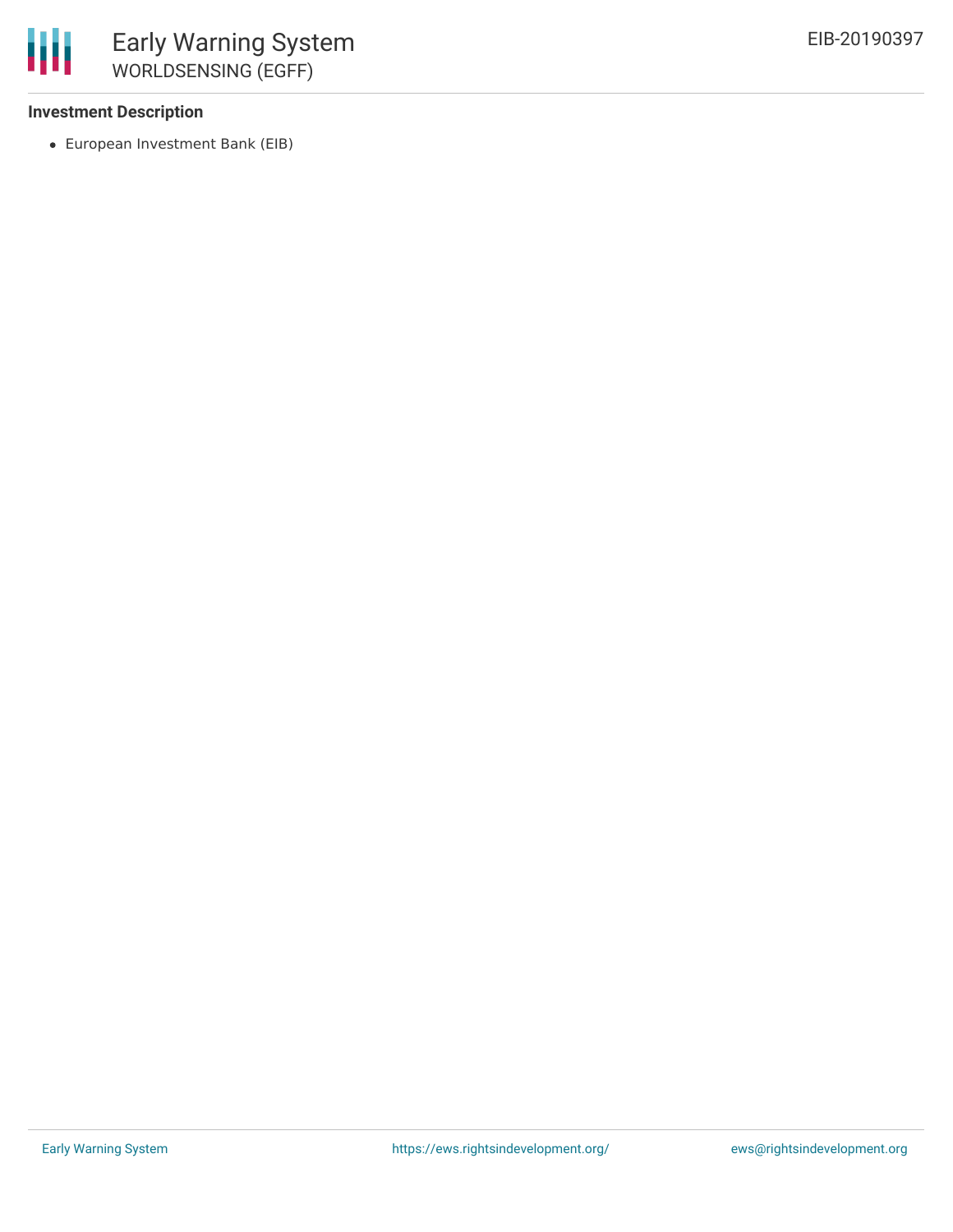

| <b>Private Actor 1</b> | <b>Private Actor</b><br>Role | <b>Private Actor</b><br>1 Sector | <b>Relation</b>          | <b>Private Actor 2</b> | <b>Private Actor</b><br>2 Role | <b>Private Actor</b><br>2 Sector |
|------------------------|------------------------------|----------------------------------|--------------------------|------------------------|--------------------------------|----------------------------------|
| -                      | -                            | $\overline{\phantom{a}}$         | $\overline{\phantom{0}}$ | Worldsensing SL        | Client                         |                                  |